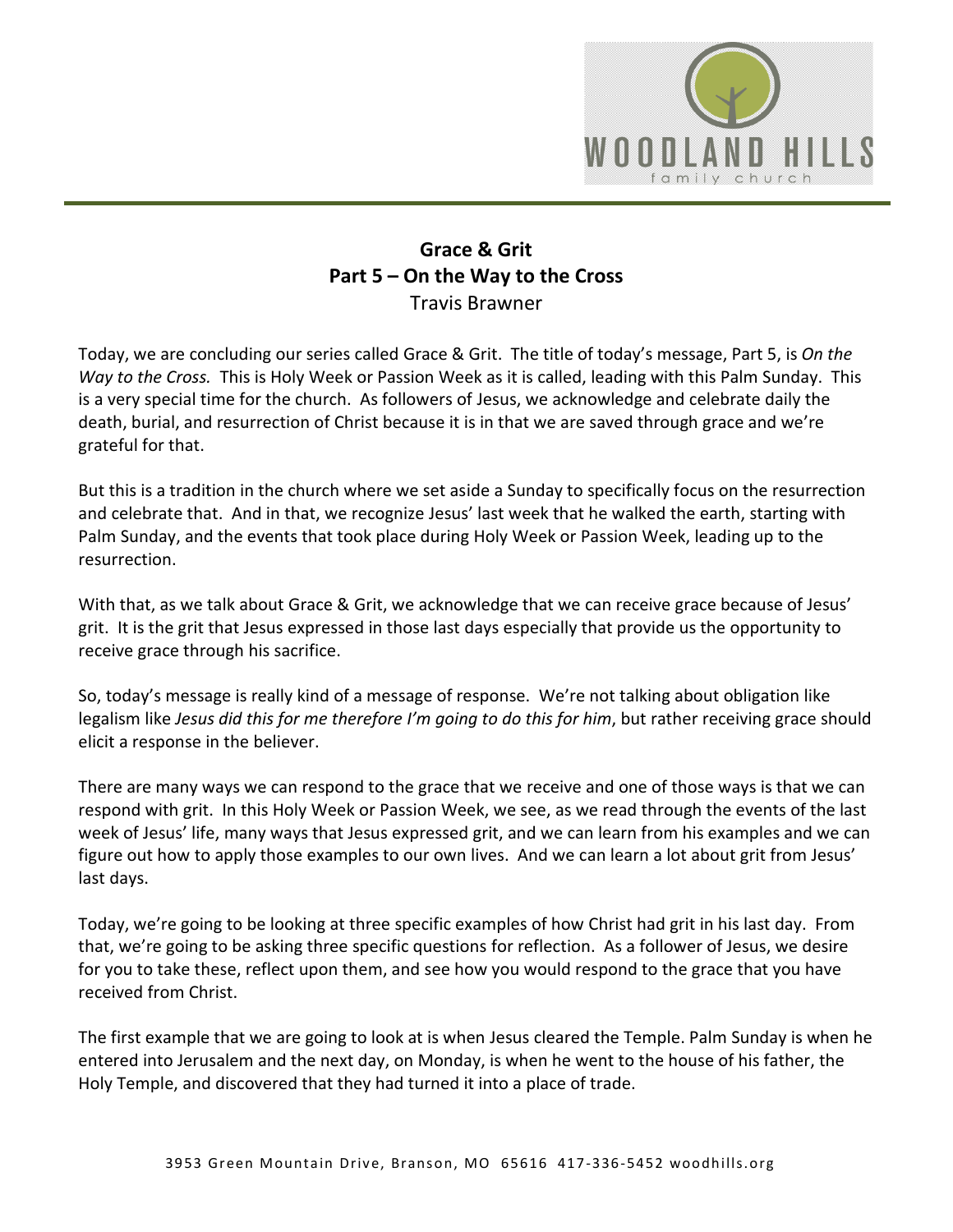We read the account of it in scripture in John 2*. 13 The Passover of the Jews was at hand, and Jesus went up to Jerusalem. 14 In the temple he found those who were selling oxen and sheep and pigeons, and the money-changers sitting there. 15 And making a whip of cords…* So, you can see his attitude here, his passion. *…he drove them all out of the temple, with the sheep and oxen. And he poured out the coins of the money-changers and overturned their tables. 16 And he told those who sold the pigeons, "Take these things away; do not make my Father's house a house of trade." 17 His disciples remembered that it was written, "Zeal for your house will consume me."*

The example that we are seeing, here in Christ on this Monday when he cleared the temple, is that he had **grit in confronting**. Now, I'm not talking about confronting in picking a fight. You may have known someone who was always looking for a fight. I played football in high school and college and there were some guys, maybe because of too much testosterone, I don't know what, but they were always literally looking for a fist fight. You may not know someone like that, but maybe someone that's always looking for an argument, always wanting to mix it up, always looking for a fight. That's not what we're talking about. We're talking about confronting something that needs to be confronted.

I want to share something personally about myself with you. I consider myself a non-confrontational, rule-following, justice-seeker. So, let's walk through that. The rule-following justice-seeker – first of all, I tend to believe rules are in place for a reason and that they should be followed. Some of you believe that rules are made to be broken, right? And then there is the justice-seeker part. I believe if the rules are not followed, there should be consequences, and those non-rule followers should be brought to justice. Are there any other rule-following, justice-seekers among us today?

One of the ways that can play out is that you rejoice when you see that the police have pulled over Pastor Ted for going 70 in a 45. I have three speeding ticket so I can't say much. But that's wrong; you shouldn't rejoice in the transgressions of others. But that's the rule-following justice-seeker. You have rules in place that should be followed and if not, there should be consequences.

And then there's the non-confrontational part. Not that I'm afraid of confrontation; it's just that I tend to not like it. It's not my reflex. It's not the thing I go to. So how does being a non-confrontation, rulefollowing, justice-seeker play out. I'll give you another highway scenario where there is a lane that is closed for road construction. You see a big, flashing sign that says, "Merge Here." Rule followers, that means what? It means merge here. So, you fill up both lanes leading up to the "Merge here" sign.

I'm not doing anything wrong by using that left lane up to the "Merge Here" sign. Once we get there, we go one car at a time and zipper into place in the one line in the right lane that's open. But, for the non-rule followers, every now and then, we get that guy that thinks that extra quarter mile in the left lane past the "Merge here" sign, before the cones, is for him to just zip on up ahead of the rest and pull into the line. If you do that, you need to confess and repent because it's against the rules. Merge here!

Okay, so that's the rule-following, justice-seeker. I'm like, *that's wrong and they need to have consequences*. Non-confrontational says *I'm not going to do anything about it*. But then there's that blessed person who decides they are going to take matters into their own hands and they're going to pull halfway into the left lane that's open so they can go no further. Do any of you do that. Bless you;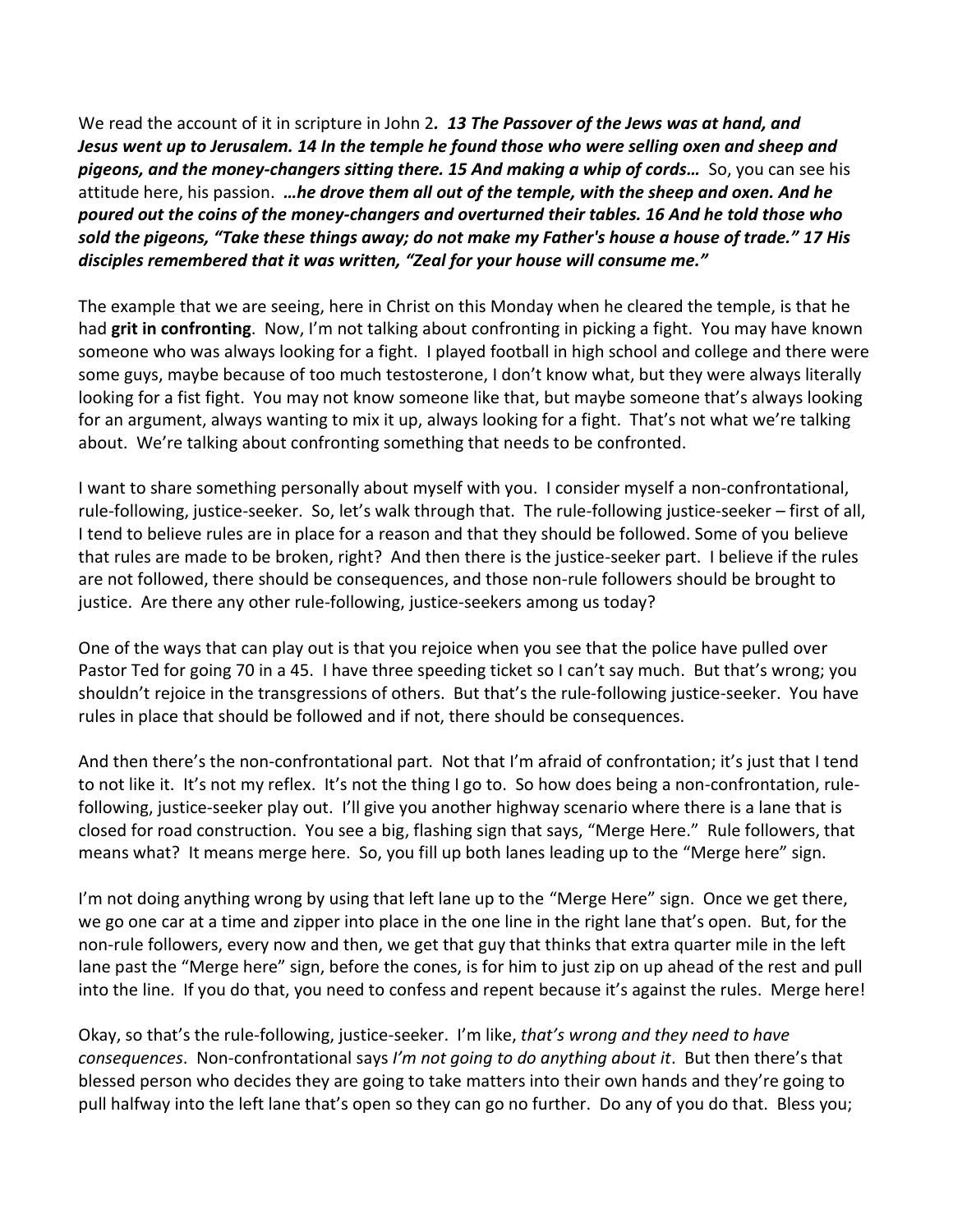you're doing the Lord's work. I'm non-confrontational so I'm not going to do that because that's not really my domain and the highway is not my responsibility to make sure people are following the rules.

But for me and for every single follower of Jesus, there are places where the Lord has called us to confront. I want to talk about two specific places – in our family and church. Every single one of us has a family in one way or another – followers of Jesus and a church. If you don't have a home church and you're just visiting with us, maybe you have a home church somewhere else, but if this is your church, we consider that you should confront on behalf of your church.

There is one thing in particular that I'm talking about in confronting. That's something we face called heresy. If you don't know what heresy is, it means untruth. We talk a lot about our sources of truth, with scripture being our primary source of truth in the driver's seat, driving all things. Anything that we recognize that comes into our family, tries to creep into our family or into our church that we recognize as heresy, we are called to confront that. That can be hard. It can require grit, so that's one way that the Lord is calling on us to have grit in confronting.

I want to say something that might ruffle a few feathers but here it goes. Jesus did not clear a government building. Jesus cleared the church and, yes, I believe fully that our government should be held accountable. This is where I want to say something and I want the Lord to lead, through the Holy Spirit, as he might. Follower of Jesus, may we be most concerned about confronting sin and heresy in our family and in our church, more so than in the government. These are our priorities, these are the institutions first established by God – family and church. Even with Adam and Eve, he established the family and then his church. May we be more concerned in those areas.

There s another way that we can confront sin. We have to be really careful about this one. We're not talking about legalism. This is something that Shay talked about last week and he did a great job; it was a wonderful message. If you haven't heard it from last week, it was about freedom from legalism as we talk about grace and grit. But with this one we have to be careful. This is confronting sin in someone with whom you have what I call relationship equity, or you have relational liberty to speak into their life.

One of the more important parts of this is that we first acknowledge any plank that we have in our own eye before we go confronting the speck in our brother or sister's eye. That's very important. And then how we go about this when we see someone: a family member, a friend, a loved one, or a close brother or sister that we have relationship equity with that we need to confront the sin. We see them driving towards a cliff or they are teetering on that cliff and we are calling something out that we see.

We have to be careful about how we do it. One of the ways we can tend to do it is that we are going to get a big, bright, shiny spot light and we're going to shine the spotlight right on their sin and say, "This is what's going on; you need to repent." This doesn't require any grit. This tends to happen with either social media or gossip. Some people will do this, and they'll say, "But you know what, I've done Matthew 18. I went to them personally and they didn't repent. I took someone with me and they didn't repent. And now it's time that everyone knows. And this is what we do.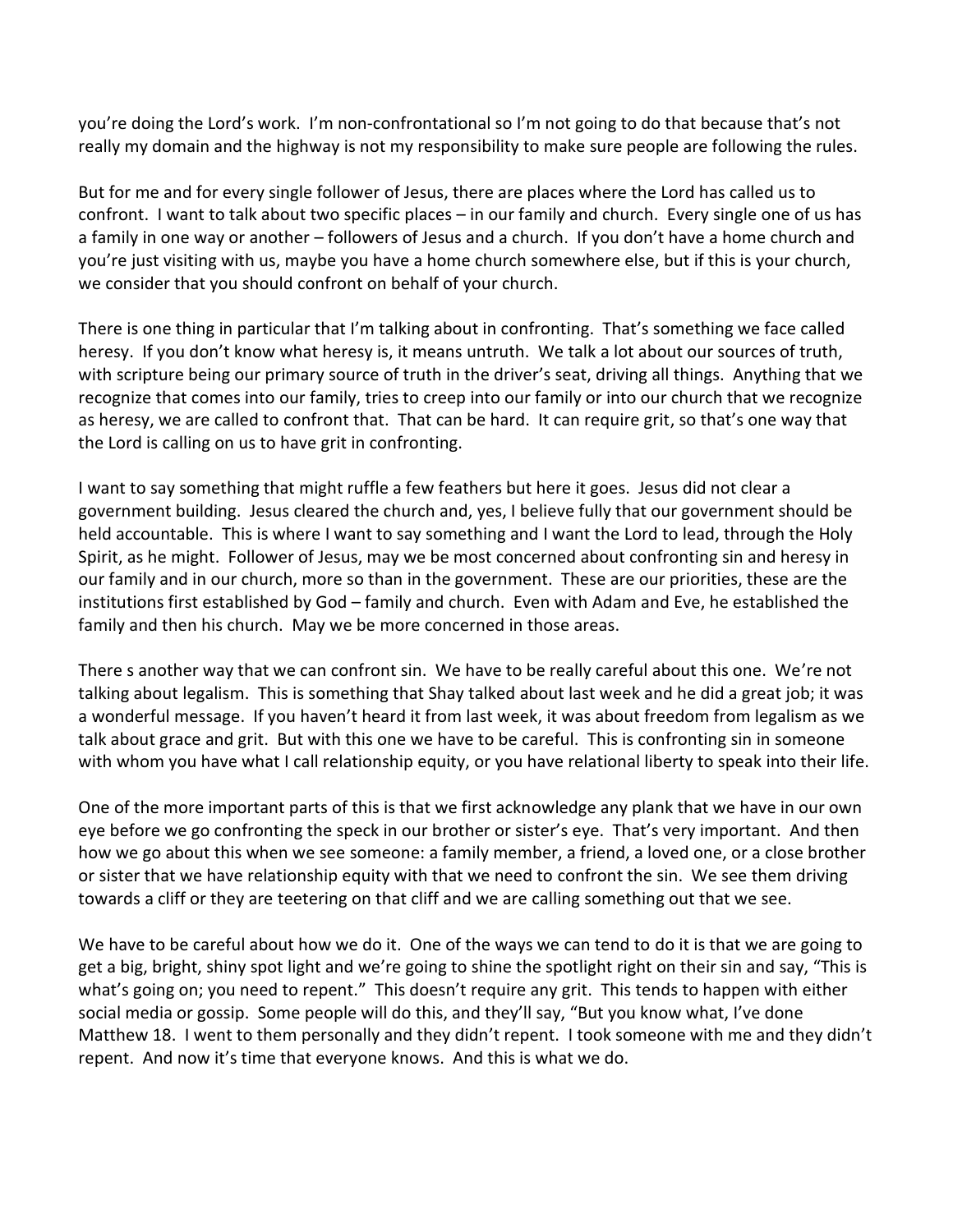Two things about Matthew 18. The first one is that is a method of confrontation that's used when someone sins against you. The other thing that's very important here is that Matthew 18 confronting of sin never leaves the church walls. It's with the individual taking another person and then brought before the church. It's never with the spotlight for the world to see, shining a light exposing someone of their sin.

We're called more so to confront someone's sin in more of a personal setting. When we have a loved one that we see in a sin, it doesn't require the big shiny spotlight to confront their sin. It only takes a little bit of light to expose darkness. The gentle approach of a friend in a personal setting is how we are to do this. Confronting a sin in a friend with whom we have relationship equity, that we can sit down and have a conversation and say, "Look, friend, brother, sister, I know that you've been doing 70 in a 45. Frankly, I think you should be in jail." But this gentle approach, how much more effective and how much more likely is a person to be receptive and potentially repentant with the gentle approach more so than the spotlight. The spotlight drives away. The gentle approach draws in. This is what the Lord desire of us. And confronting those who are sin, we acknowledge that we have relationship equity with them.

Question number one is this. **What is the Lord calling you to confront?** Is there a sin in a close friend's life that you need to acknowledge and confront? Is there something in your family or in your church that you see, that you feel needs confronting. Is there untruth that's creeping in and your beliefs and our beliefs about God, man's sin, salvation, eternity, heaven, hell. Are there ways that we need to confront to protect the house of God? That's question number one.

The next example we're going to look at happened on Thursday of Holy Week. This is when **Jesus washed the disciples' feet**. This was the same night that he took of his Last Supper that we celebrate with communion. This is the model we use for celebrating the Lord's Supper together. But that night, we also washed the disciples' feet. Let's read that account in scripture from John 13.

*2 During supper, when the devil had already put it into the heart of Judas Iscariot, Simon's son, to betray him, 3 Jesus, knowing that the Father had given all things into his hands, and that he had come from God and was going back to God, 4 rose from supper. He laid aside his outer garments…* So, we see that Jesus is taking off his outer garments, which is really kind of a move of vulnerability. *…and taking a towel, tied it around his waist. 5 Then he poured water into a basin and began to wash the disciples' feet and to wipe them with the towel that was wrapped around him.*

Then we get a little bit of banter between Jesus and Peter in the next verse with Peter saying, "No, you can't wash my feet." And Jesus saying, "No, you don't get it. I have to wash your feet."

*12 When he had washed their feet and put on his outer garments and resumed his place, he said to them, "Do you understand what I have done to you? 13 You call me Teacher and Lord, and you are right, for so I am. 14 If I then, your Lord and Teacher, have washed your feet, you also ought to wash one another's feet. 15 For I have given you an example, that you also should do just as I have done to you.*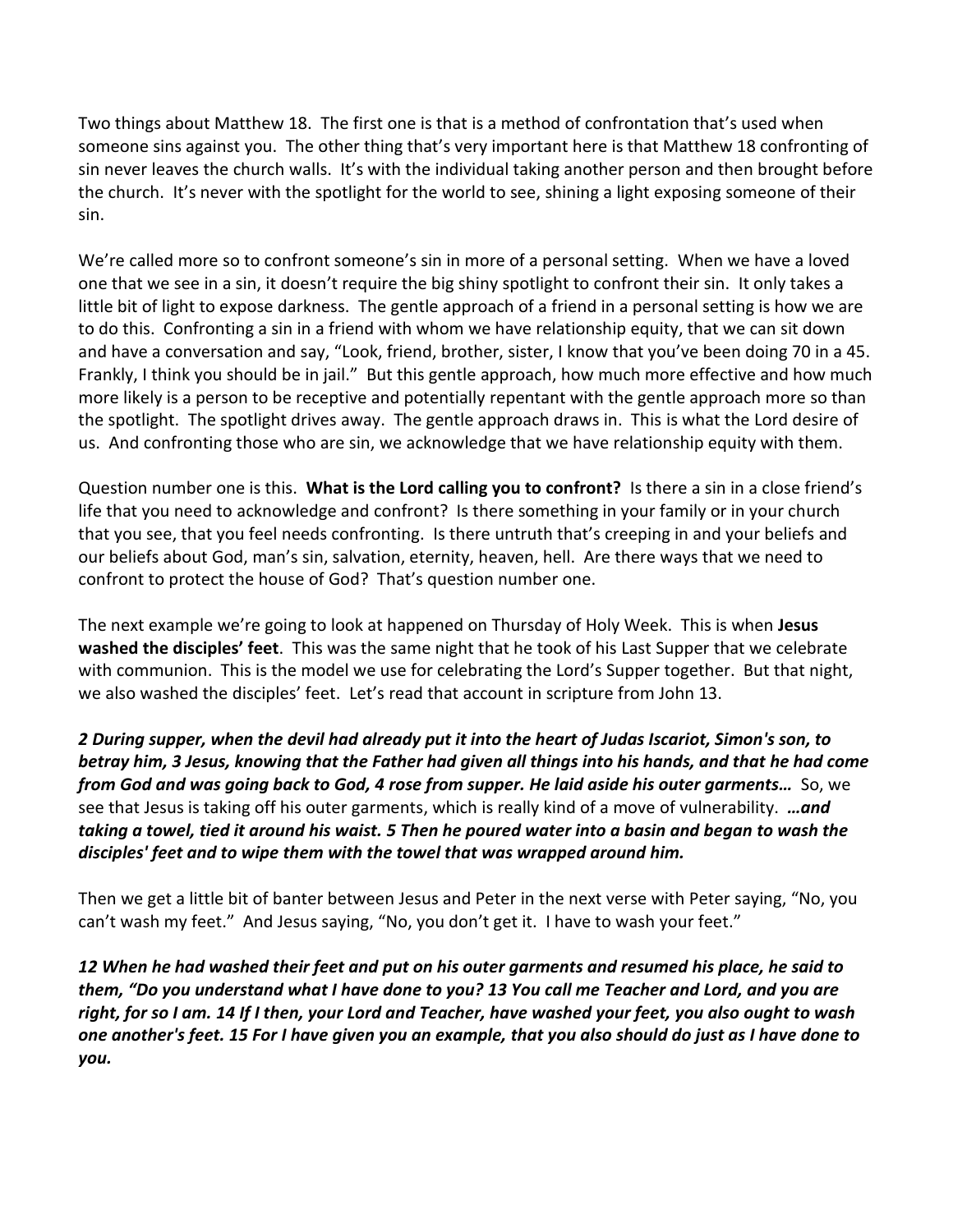Giving you an example. What we are seeing here in this example from Christ is that he showed **grit in serving** in these last days. Some of my parents' generation, most of you probably recognize this guy right here (picture of John Wayne) when you think of grit. That might be who you think of, right. I think of it mainly because he starred in a movie called True Grit, so it makes sense. John Wayne starred in this movie. He played a US Marshal that went on a manhunt, seeking justice for a murder that had taken place. This is one way sometimes that we think of someone who has grit – "I don't take nothing from nobody." We don't generally think of a man who takes off his outer garments, wraps a towel around his waist, gets on his knees, takes the water and washes the feet of his friends and those that he is discipling. Those are two very different pictures there. But what we see is Jesus showing grit in his serving.

We're not talking about spiritual gifts here today. A couple of weeks ago, Ted did a message on that out of Romans about spiritual gifts and the body of Christ and serving one another in that way. What we're talking about though is the 80/20 rule of serving. And this is the 20% that we're really talking. The 80/20 rule is that we believe that you should spend 80% of your Christian service in you primary and secondary spiritual gifts. Then there is this 20% where you just simply see a need and you help take care of it. All Christians are called to serve. All Christians are called to give, to confess, to repent, to pray, to read scripture, to serve. This is our Christian service, our Christian ministry, not the spiritual gifts that we are talking about. So, the 80/20 rule is important to understand. Sometimes there is just a need that you see that needs to be filled.

Jesus was going to die and yet he served. He was in the midst of struggle, probably the greatest struggle that you can imagine, and not only was he going to suffer physical pain and death, but he was going to suffer spiritual pain. He was going to take upon himself the consequence, the spiritual death consequence of all mankind in which his heavenly Father was going to forsake him, turning his face from him in that moment, and he continued to serve.

What we're saying here is we should have grit in serving in that we are all dealing with things. Every single one of us are dealing with struggles, hard times, whatever. Yet each of us are called to serve and we should continue to serve. I will qualify this by saying sometimes a person needs to back away from serving. They need a time to heal spiritually, emotionally, physically even, and that's okay. But let's not get complacent in our service to say, "You know what" I'm dealing with this right now and it's not the time for me to serve." "I just came off of that, it's not the time for me to serve. We're all dealing with things." Jesus was dealing with his ultimate suffering and death and yet he continued to serve. He was going to die. And he didn't go skydiving. He didn't go Rocky Mountain climbing. He didn't go 2.7 seconds on a bull named Fu Manchu. He served. Think about what he was in and he served.

## Look at Mark 10. This is Jesus. *45 "For even the Son of Man came not to be served but to serve, and to give his life as a ransom for many."*

Dishes are made for serving, right? I've got a fork and a knife and spoon here and you can see we've got plates and glasses. Dishes are made for serving. When you go to a restaurant you prefer that those dishes you are being served with are clean. Have you ever gotten dirty fork at a restaurant? Most of us have and we politely ask the server, "Can I get a different fork because this one didn't get quite clean?"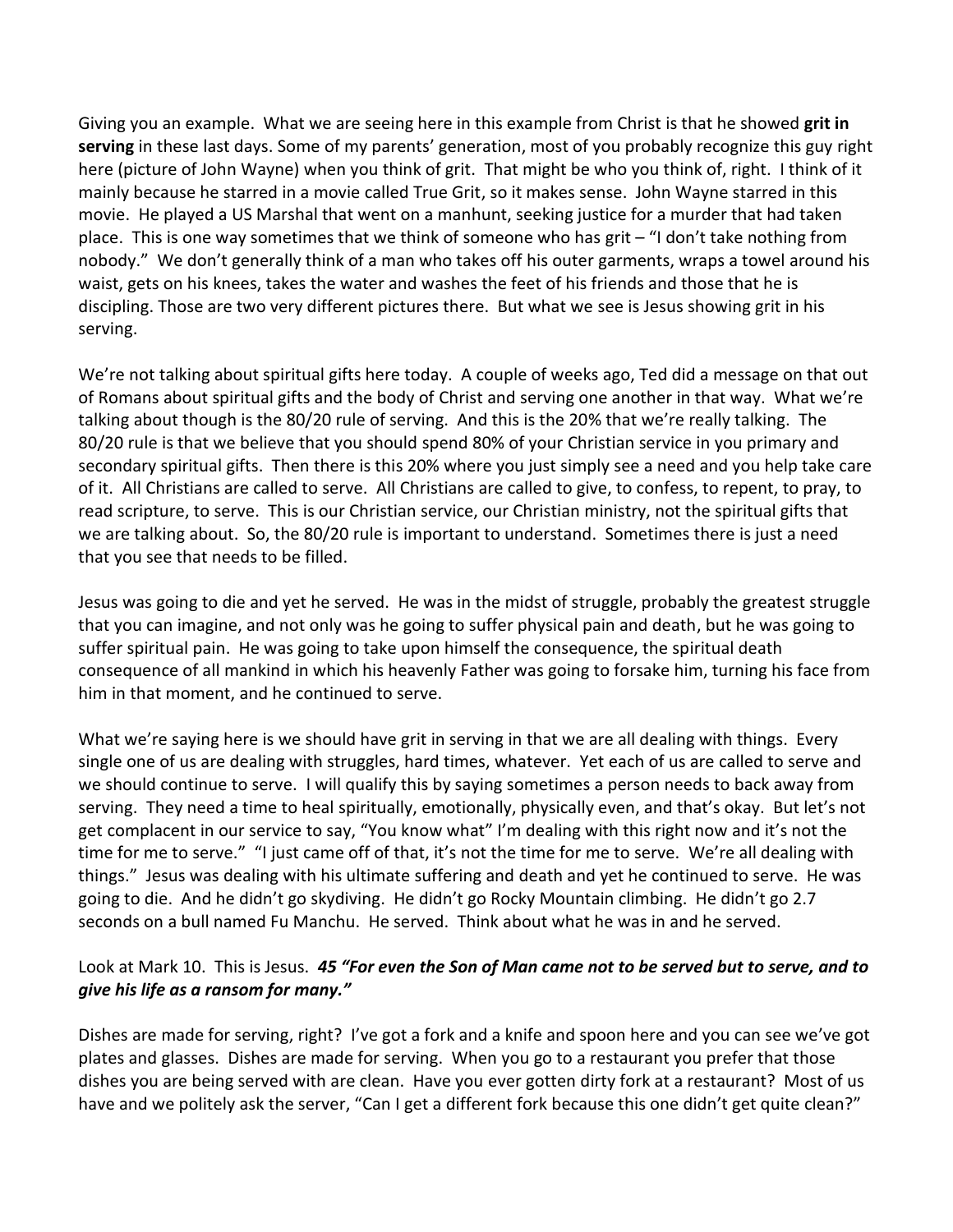And the manager and the owner of the restaurant may be extremely embarrassed about that. They want the dishes that they are serving on to be clean.

A couple of week ago, Kari was emptying our dishwasher. She held up a spoon and said, "Hey Babe, our dishwasher doesn't really get almond butter off of spoons. As a matter of fact, it kind of cooks it in, so could you do me a favor and clean off the almond butter from the spoon before you put it in the dishwasher?" And that confused me. So, I clarified, "Okay, you want me to wash the dishes before I put them in the dishwasher?" She said, "Yeah." "Okay!" Do any of you have to wash your dishes before putting them in the dishwasher? What kind of a scam is this? So, now we do not have a dishwasher, we have a dishwash againer. Because if I'm washing them to put them in, it's not doing its job.

Followers of Jesus, a lot of times, we feel like we have to be spotless before we can be put on the table of service. You need to know something. There is only one thing that is required to serve in Christian service and that is to receive the grace that is offered to us through Christ. He washes us completely clean, perfectly suited to serve. We don't need to presoak, we don't have to prewash anything else. We don't have to post wash. That one dishwasher cleaning by the blood of Christ is all that it takes, and we are perfectly suited to serve. Many times, we sit complacent, not serving, thinking *I'm not smart enough. I'm not mature enough in my faith. I'm not enough of a Bible scholar, I don't know enough about scripture. I've never led before. I've never*… whatever. And we sit back, seeing a need, thinking *I'm not good enough, I'm not clean enough, I'm not whatever enough*. I want to tell you that you are. The cleansing of Christ is all that it takes.

The caveat there is, yes, church leadership or other ministerial leadership, every now and then, are going to say you're not suited, in the condition that you in, to serve in this capacity. That doesn't mean you can't serve period. There is always something you can do behind the scenes or whatever else. You can always serve. Those who have been washed with the blood of Christ are suited to serve

We talk a lot about the five purposes of the church as well. I can't think of anything else, other than service, that touches on all five purposes, with by the way, the five purposes of the individual Christian as well. Look at what service does. Worship – when you serve as unto the Lord it is an act of worship. Fellowship – whenever you serve generally, you're alongside other believers. Discipleship – I promise your kids or others are watching your faith walk from your service. Evangelism – I promise you'll be given opportunity from those whom you are serving to tell them of the hope that is in you. Service is rooted in ministry, meaning the physical, spiritual, emotional, and relational needs of others. Service is important to the follower of Jesus.

Question number two is this. **Where is the Lord calling you to serve?** Maybe it's that 20% that you're not hitting on, realizing there is need that needs to be met. Maybe you're sitting complacent, thinking *I've got too much going on and I shouldn't be serving*. I want to encourage you. Jesus was facing suffering and death, spiritual death even, and yet he served. Maybe you don't think that you're clean enough. If you've received Christ, you are clean enough and ready enough to serve.

The third example we are going to look at is the triumphal entry into Jerusalem. This is where we rewind in what we've talked about and come to what we acknowledge today, which is Palm Sunday.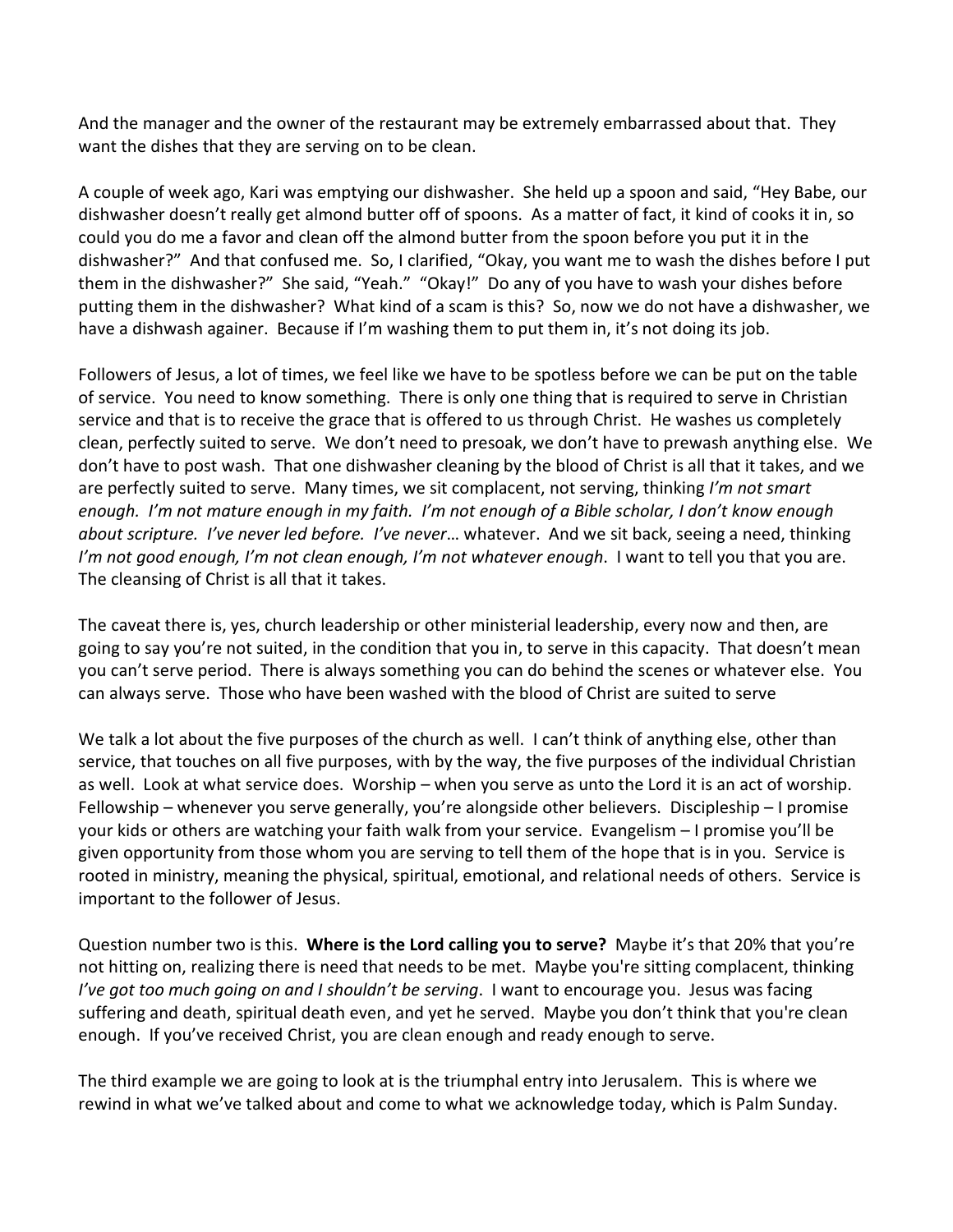This is the day that Jesus rode into Jerusalem, the Holy City, knowing what he was facing and yet others did not. So, before entering into the city, Jesus told the disciples, "Go into the city, get a donkey and it's colt and bring it back so I can ride it into the city," for this **triumphal entry that he knew he was to face**.

We read about it in Matthew 21 – *6 The disciples went and did as Jesus had directed them. 7 They brought the donkey and the colt and put on them their cloaks, and he sat on them. 8 Most of the crowd spread their cloaks on the road…* We read that most of them spread the cloaks, but cloaks Sunday doesn't have the same ring to it. *…and others cut branches* (palm branches) *from the trees and spread them on the road.* That's where we get Palm Sunday. *9 And the crowds that went before him and that followed him were shouting, "Hosanna to the Son of David!* Hosanna meaning *save now*.

Many of the people thought this was a celebration of a political redemption, but Jesus knew that this was more of a funeral procession. *Blessed is he who comes in the name of the Lord! Hosanna in the highest!" 10 And when he entered Jerusalem, the whole city was stirred up, saying, "Who is this?" 11 And the crowds said, "This is the prophet Jesus, from Nazareth of Galilee."* So, people thought there was going to be this political redemption and Jesus is riding in on what seems like an awesome setting; people cheering him on. But Jesus knew what he was about to face – his betrayal, his beating, his crucifixion, and his death.

Yet, we see that Jesus **showed risk in commitment**. He was here for this purpose. He was committed to it. He knew the Father had sent him to die for the sin of all mankind. And yet he stayed committed to it – grit in commitment. He knew the struggle and yet he rode into it.

Last week, Shay said that one of his kids puked on their RV trip to the Grand Canyon. Every now and then, Kari will ask me, after one of our kids pukes, she'll say, "You're the doctor; what's wrong with them? Why did they puke."

Kids are kind of like dogs; they just barf every now and then. We have kids and dogs, and neither are very discriminating about where they puke and what they might get it on. Some of you can picture the scene because you've been there. And the way that you approach that scene is you see it and here's what you want to do – Nope! And you turn around and walk the other direction. In the military they call it an about face. In marriage, we call it "Honey, it's your turn. I did it last time." We see the situation that's going to be difficult and how many situations are you committed to that you can see the mess, the difficulty that you're facing and yet you're committed? You must stay committed as you walk right into it.

I'm going to list a few things that we might be committed to. Maybe they apply to you. With a spouse  $$ there can be a difficulty that you're facing with a spouse that you are committed to. Maybe there's a physical disability that you now have to deal with and yet you're committed to that spouse. There may be some dishonesty or some other struggle in the marriage that you see up ahead that you have to face and you're going to have to deal with, but you're committed to this marriage and you're going to work through it.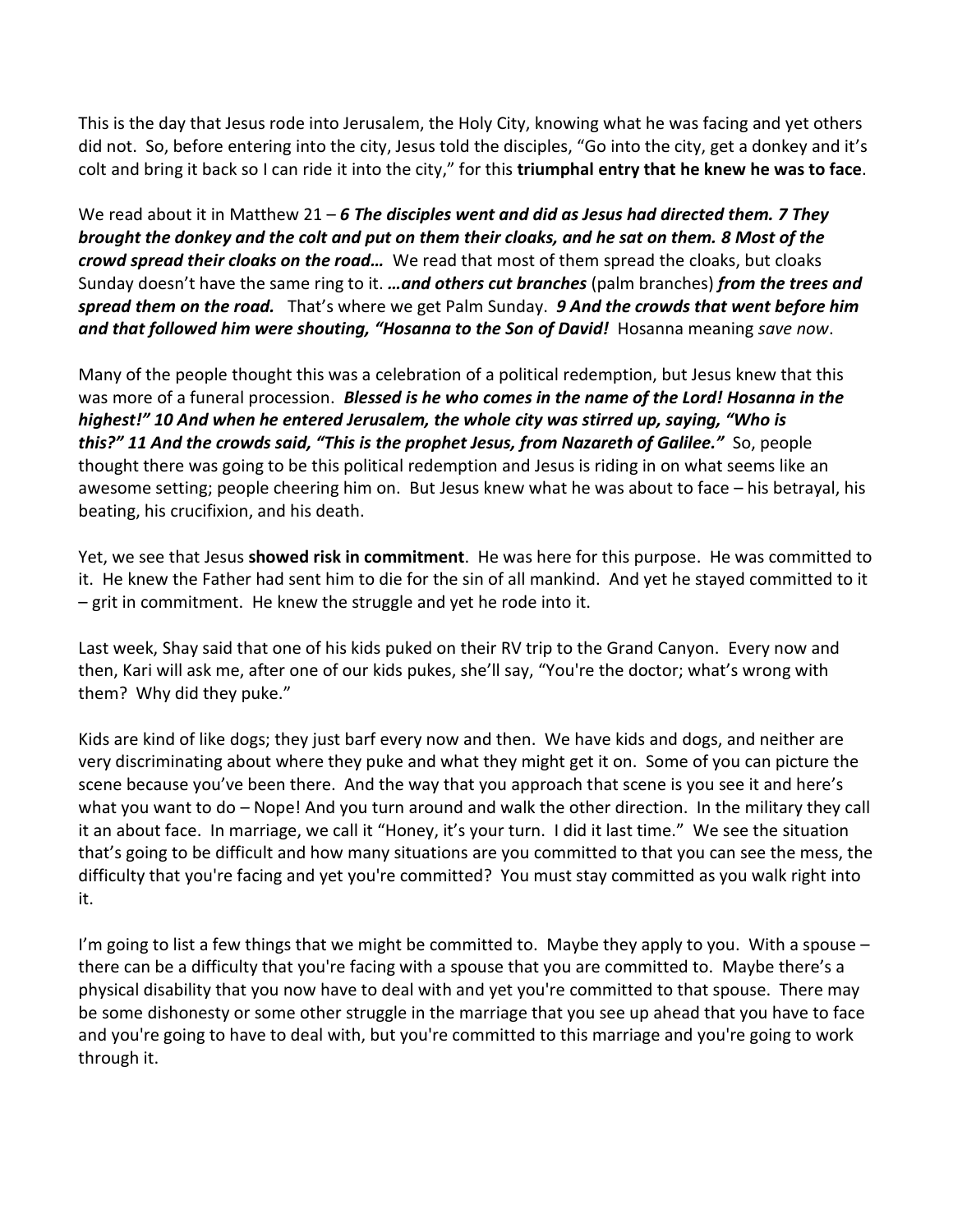Maybe you're the bread winner in the house and the pandemic wasn't so good for your career and you're out of the work that you were in for so long. You're committed to putting food on the table of your family. They are relying on you. That's a commitment.

If you have kids, oh the commitment. They need your spiritual leadership. They need your physical provision. They need your discipline. This one's hard, parents. How many times have you seen or heard a behavior in your kid and your like, "Did I just hear that? Can I pretend I didn't hear that? Can I pretend I didn't see that?" "I don't have the time or the energy to deal with that discipline right now. I don't want to deal with it," and yet, you must stay committed even though it's difficult.

Teachers – not just in a classroom setting. You're committed to your students. Anyone that's teaching anyone anything. I was pondering this in my own life and the teachers that I've had and the commitment they showed for me in my training for medical school and residency. They had to stay committed in order for me to establish good practices in medicine and surgery. Look at the downstream effect of all that. All of my patients are now relying on those teachers that were committed. That doesn't just apply in my field. Look at any other field. In the culinary arts… We talked about service and a table. People preparing food… How many people are relying on the person that you're teaching? Your commitment to this person that you're teaching in the culinary arts, how many people are relying on you to stay committed to what it is that you're doing.

How about an electrician? Teaching someone the practice, the trade of being an electrician. How many people are relying on that teaching of that person for everything. You look around and there was someone that taught the electrician that wired this building, and we are all relying on that person for the safety and the provision of light. Look at the downstream effect of the commitments that we have in place.

How about a bus driver driving kids or even in transit? The people riding on the bus or flying in an airplane and pilots. The people that are relying on your commitment to doing your job. Business people, bankers, attorneys, people are relying on you and your commitment to take care of business.

First responders. Oh boy. Fire and police and paramedic. We are all relying on all of them on all of you for our health. There are some in the room. We could go on and on and on. There are so many things that we are committed to that are important. What's important to realize is that the most important commitments are the ones where people are relying on us because we can get distracted by things that don't really matter a whole lot, frankly. And yet, we're committed, and we're determined in something.

In the church leadership… We talk about this a lot, about how there are programs and projects, but we prioritize people. In programs and projects, we look for a passionate, committed leader. And if that person doesn't exist or they've moved on, then that program or that project needs to be done. If you don't have passion, it's going to be like cold soup. If you don't have commitment, it's going to be a flash in the pan. If you don't have a leader, then there is going to be chaos. So, we look for that passionate, committed leader in programs and projects.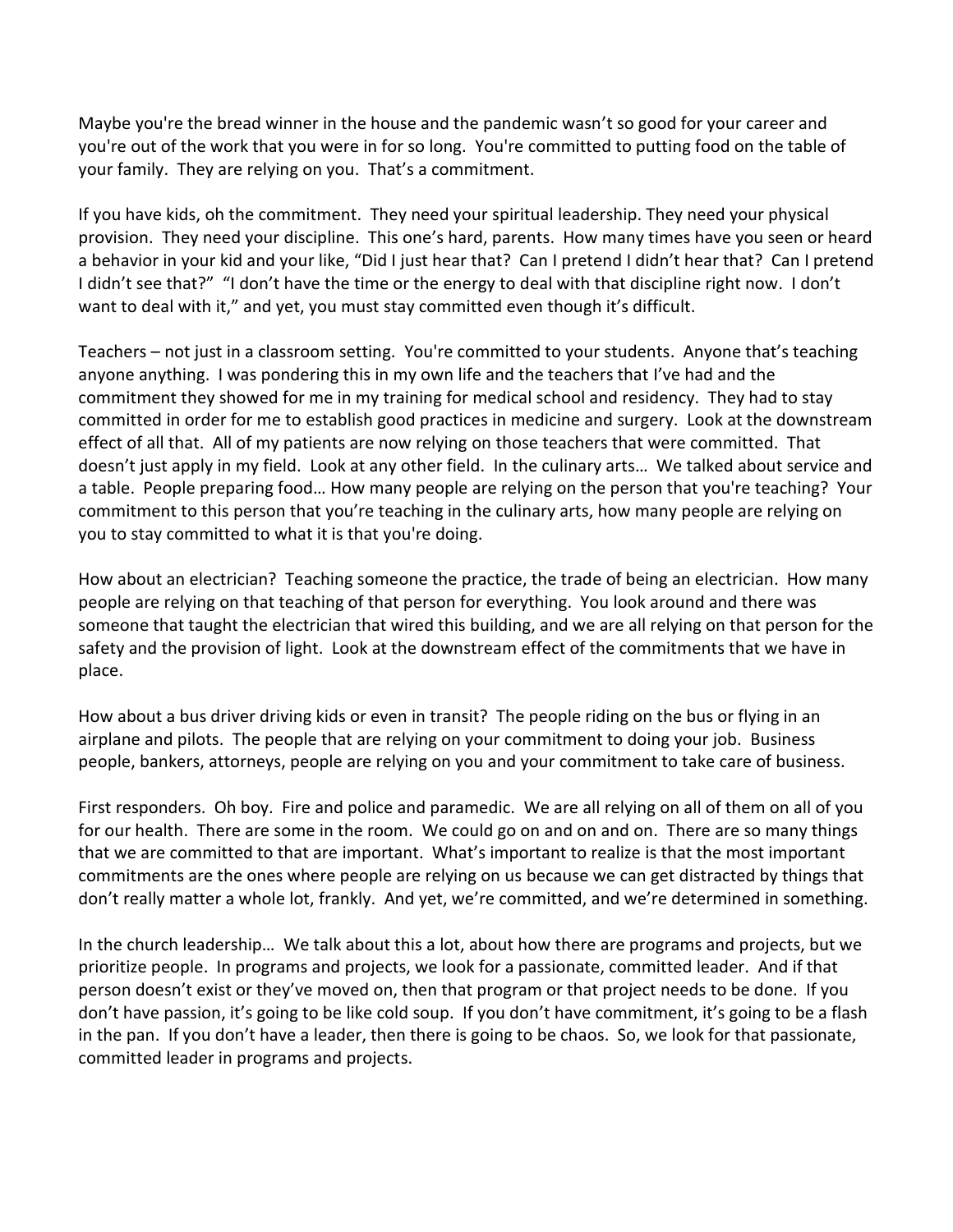But look at this. As individuals, there are people who are relying on you and your commitment to be a passionate, committed leader in what it is that you are doing that they are relying on. And the best litmus test is just that. What people are relying on me and the commitments that I'm sticking to, and in what way are they relying on me?

I want to show you a picture of the earth as we know it exists – flat and also daylight everywhere all at the same time. This is what God created. This is the earth and everything in it. God created everything there. There are a lot of potential distractions here, things that we can be committed to. But I want to show you another picture – the earth all dimly lit. The sun is down on the entire earth at the same time. But there are lights. Do you see the lights? This where the people are. God created the earth and everything in it. His favorite part of his creation is mankind. The lights show us where the people are and that's where the Lord is most concerned. Jesus, as he rode into Jerusalem, having grit in his commitment, knew the entirety of humanity was relying on him to stay committed that week in what he was there to do. He knew that the entirety of humanity was relying on him.

God has put some lights in your life. He has put some people in your life that are relying on you in your commitments. We must have grit in our commitment.

I want to look at another picture that we used a couple of years ago when talking about stewardship, that everything that we have is from the Lord and we, being the apple tree, produce fruit and bless those around us with it. In what we're talking about today, in this grit in commitment, we consider the people that have been placed in our lives that are depending on us to produce. And it's important to understand there are going to be some people that are around our tree for a time and then gone, and some people that are there for a lifetime. No matter what though, when people are relying on you, it's important that you show grit in your commitment to them.

Question number three is this. **In what ways are people relying on you to stay committed**. And the important thing is that right there – people. Remember the Lord is most concerned about people. In what way are people relying on you to stay committed.

We remember this Holy Week as we have observed things that Jesus did. He showed us grit in his last days. We remember that we can receive grace, that as we celebrate next Easter Sunday with the resurrection, we can receive grace because of Jesus' grit. We recall that Jesus showed grit in confronting, grit in serving, grit in commitment. So, what is it that the Lord is calling you to confront in your family, in your church, with a close friend with whom you have relationship equity? Where is he calling you to have grit in serving, even though you're struggling, but you're in a place where you should and could be serving? Where is he calling you to serve? And yes, if you are a follower of Jesus, you are clean enough to serve. Where is he calling you to have grit in commitment? What are the commitments in your life where people are relying on you to have grit?

We have grace. We can receive grace because of the sacrifice of Jesus, because of his grit through the Holy Week and leading up to the resurrection. We are so grateful for that and there should be a response. One of the ways that we can respond is with grit.